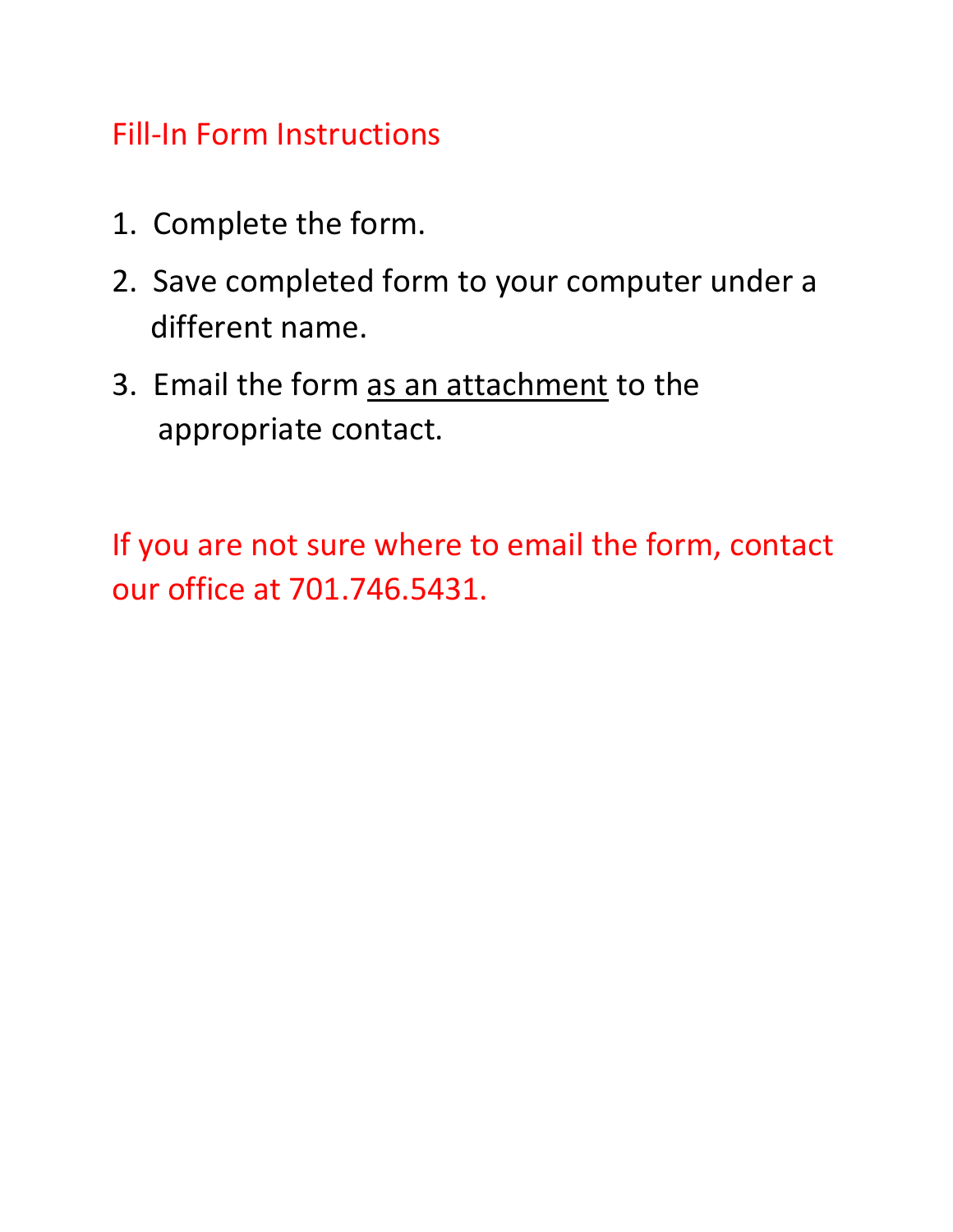

Dear Applicant:

Enclosed is the application you recently requested for the HomeCents Program. We have also attached a brochure that outlines the various features of this program.

This service provides homeowners with low,  $O\%$  to  $2\%$  percent loans of up to \$25,000 for essential home rehabilitation. The repayment amount and the length of the loan term will vary according to your income. The program is for low and moderate-income families and individuals.

It is very important that you fully and honestly complete the application because that will determine your eligibility for this service. If at any time you need help with the application feel free to call us at 746-5431 and we will provide assistance.

Although Red River Valley Community Action administers the HomeCents Program, the City of Grand Forks - Office of Urban Development will be your loan portfolio manager if you are approved for a loan. They have established default and subordination policies and all loan payment will be made to their office.

Please feel free to contact us at any time with any questions you may have. We are here to help.

Thank you.

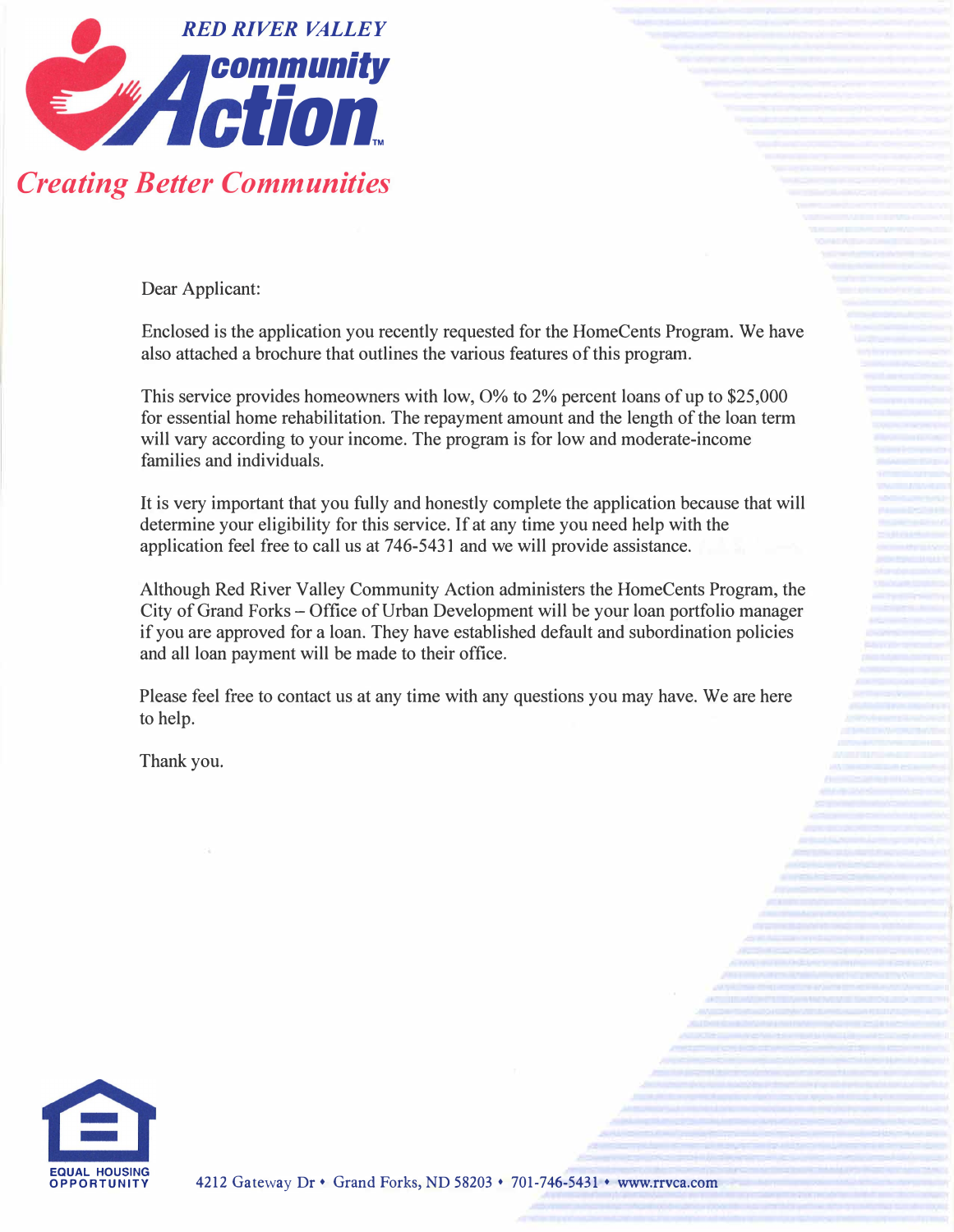# **RED RIVER VALLEY COMMUNITY ACTION HomeCents PROGRAM APPLICATION**

Please answer all questions. Applications will not be processed until all necessary information is completed.

Amount of loan request: \$\_\_\_\_\_\_\_\_\_\_\_\_\_\_\_\_\_\_\_\_ (Please enter your best estimate of the amount you will need to complete your project. Actual loan amounts will be based on estimates received from contractors).

#### 1. APPLICANT AND HOUSEHOLD INFORMATION:

| Name:                  |          |
|------------------------|----------|
| <b>Street Address:</b> |          |
| City or Town:          | Zip Code |
| Home Phone:            | Work #   |

Including yourself, please list dependents and any other members living in your home. Please include ages of all members residing in your household.

| Name                  |                | Social Security # | Date of birth    | Age |
|-----------------------|----------------|-------------------|------------------|-----|
|                       |                |                   |                  |     |
|                       |                |                   |                  |     |
|                       |                |                   |                  |     |
|                       |                |                   |                  |     |
|                       |                |                   |                  |     |
| Race:                 |                |                   |                  |     |
| White<br><b>Black</b> | Multi<br>Other | $\Box$ Asian      | □Native American |     |
| Disabled:             |                |                   |                  |     |
| Yes                   | No             |                   |                  |     |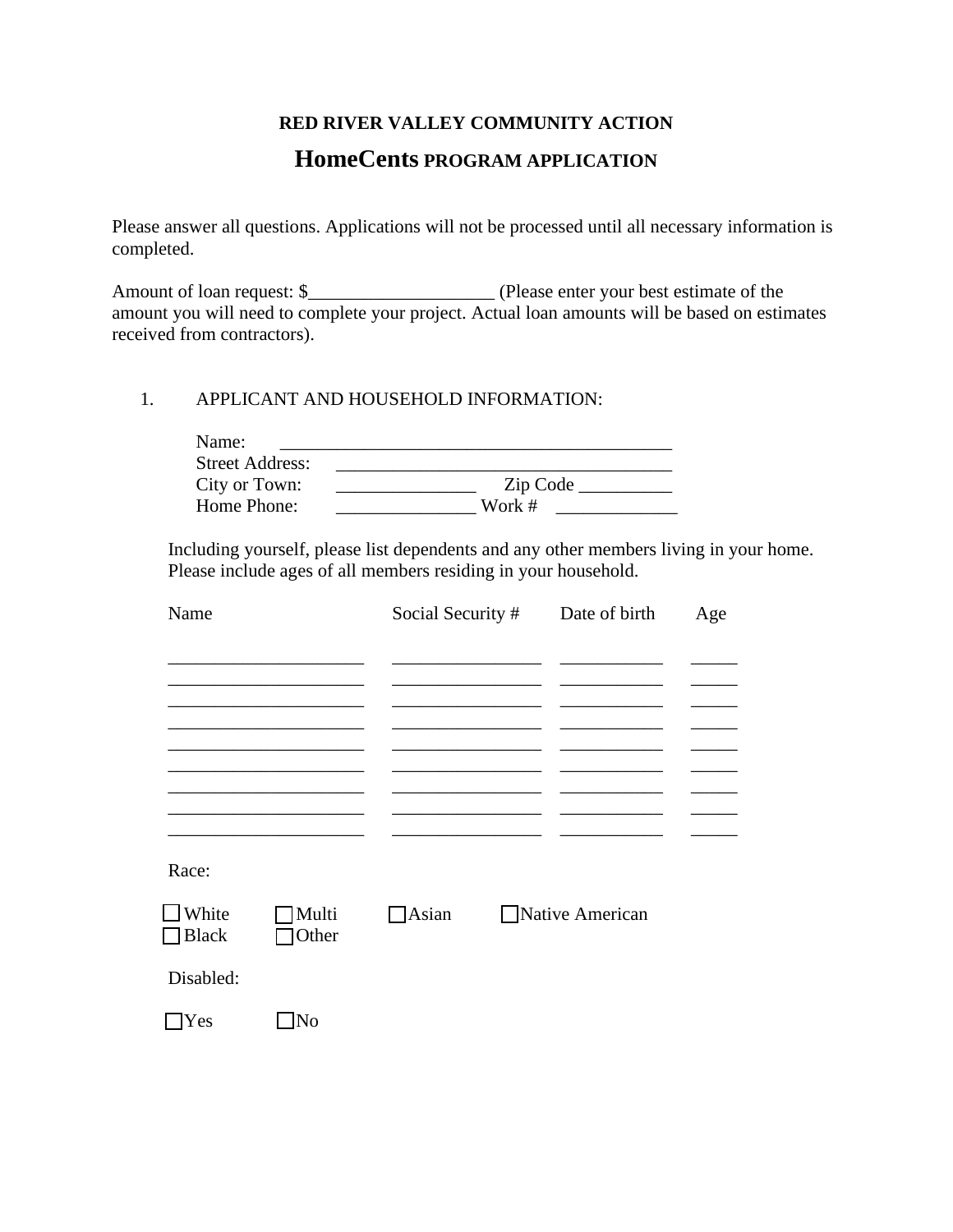- 2. HOUSING TYPE: (check one)
	-

Single Family Dwelling<br>
Other – (please see note) Other – (please see note below.)

• Note: If "Other" box is checked, please contact RRVCA to determine the eligibility of your home.

| <b>Legal Property Description:</b>       |            |                     |
|------------------------------------------|------------|---------------------|
|                                          |            |                     |
| Year home was built:                     |            |                     |
| Is your home of historical significance? | $\Box$ Yes | No                  |
| Do you live within the target area?      | Yes        | $\overline{\rm No}$ |
| How many years have you owned your home? |            |                     |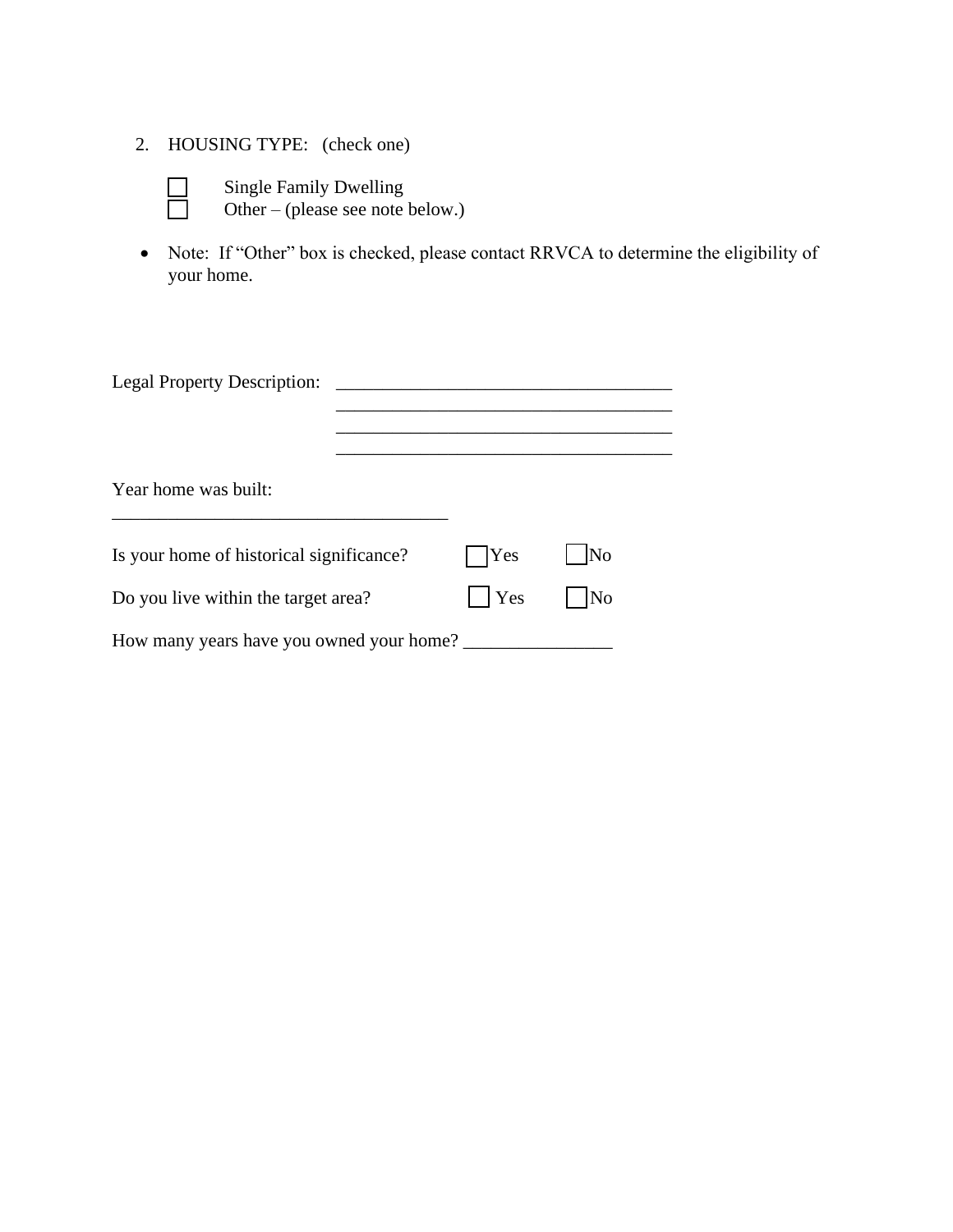#### 3. TOTAL ANNUAL INCOME: \_\_\_\_\_\_\_\_\_\_\_\_\_\_\_\_\_\_

Total income must include income for all members over eighteen years of age residing in your residence. Please include; copy(s) of current Federal Income Tax Return, Social Security monthly statement, Disability statement, pay stubs from previous two months, or any other applicable income verification.

PROVIDE INCOME INFORMATION FOR ALL HOUSEHOLD MEMBERS 18 YEARS OR OLDER. VERIFICATION IS REQUIRED.

| <b>SOURCE OF</b>       | Head of   | Spouse | Other     | Other     |
|------------------------|-----------|--------|-----------|-----------|
| <b>INCOME</b>          | Household |        | household | household |
|                        |           |        | member    | member    |
|                        |           |        |           |           |
| Rental Income          |           |        |           |           |
|                        |           |        |           |           |
| Interest $&$           |           |        |           |           |
| Dividends              |           |        |           |           |
| <b>Business Income</b> |           |        |           |           |
| Pension or             |           |        |           |           |
| Retirement             |           |        |           |           |
| Social Security        |           |        |           |           |
| or SSI                 |           |        |           |           |
| Employment             |           |        |           |           |
|                        |           |        |           |           |
| Other                  |           |        |           |           |
| (Unemployment,         |           |        |           |           |
| $etc.$ )               |           |        |           |           |
| <b>TOTAL</b>           |           |        |           |           |
|                        |           |        |           |           |

ASSETS – VERIFICATION REQUIRED (Cash assets may not exceed \$50,000)

| <b>TYPE</b>         | <b>VALUE</b> | NAME & ADDRESS OF INSTITUTION OR PROPERTY SITE |
|---------------------|--------------|------------------------------------------------|
| Checking Acct.      |              |                                                |
|                     |              |                                                |
| Savings Acct.       |              |                                                |
|                     |              |                                                |
| CD's / Money        |              |                                                |
| Markets             |              |                                                |
| <b>Stocks</b>       |              |                                                |
|                     |              |                                                |
| <b>Current Home</b> |              |                                                |
| Value               |              |                                                |
| Any Additional      |              |                                                |
| Property Owned      |              |                                                |
| <b>TOTAL</b>        | \$           |                                                |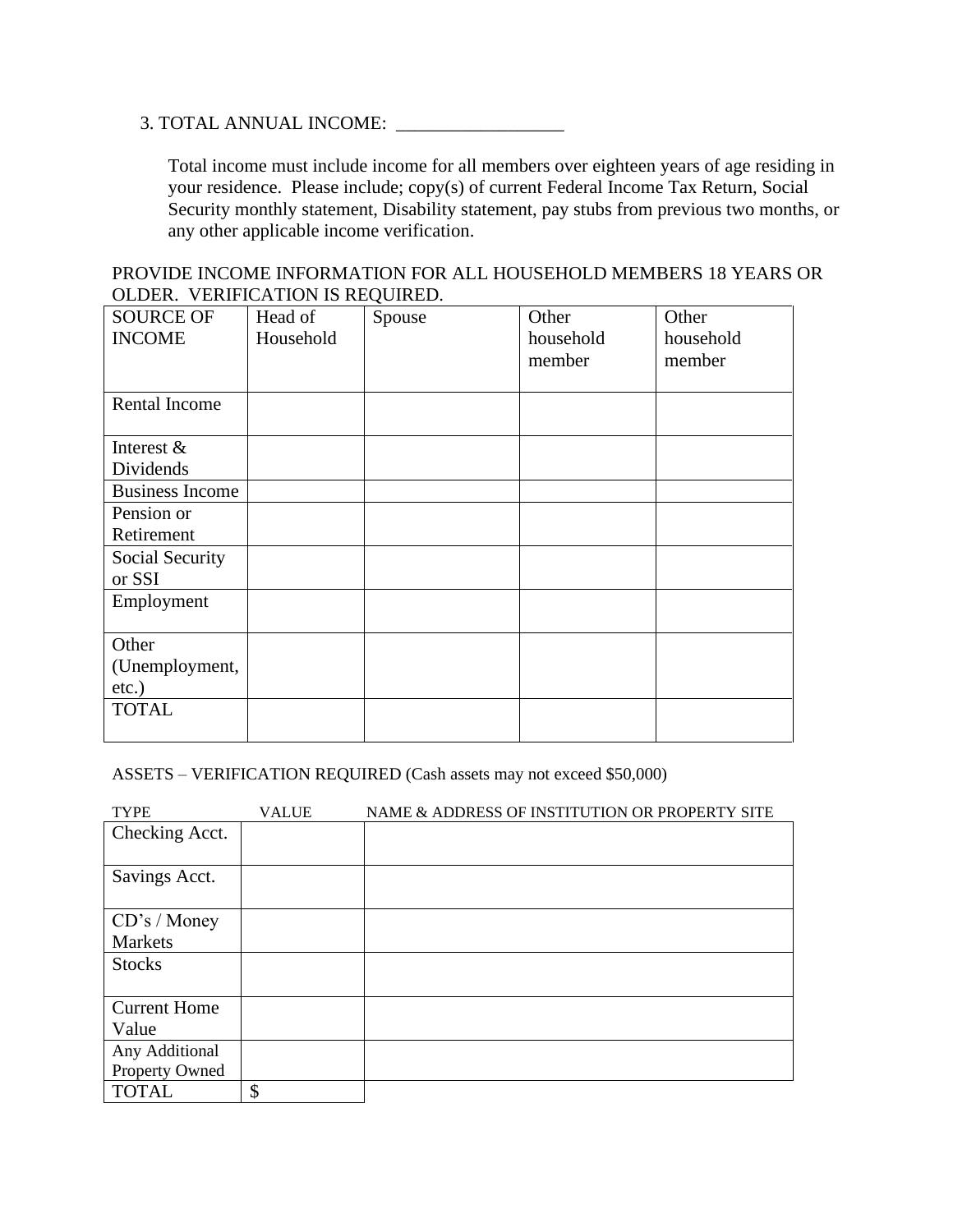4. EXPENSES: Please check all that apply:

|                                   | Own my home. (Free & clear)<br>Please include a legally recorded copy of deed.                                                                                                                                                         |
|-----------------------------------|----------------------------------------------------------------------------------------------------------------------------------------------------------------------------------------------------------------------------------------|
|                                   | I pay a mortgage payment to:                                                                                                                                                                                                           |
|                                   | Contract for Deed. (Must be registered with deeds office. Enclose copy).                                                                                                                                                               |
|                                   | (Must be current) included in mortgage payment $\Box$ yes $\Box$ no                                                                                                                                                                    |
|                                   | Property insurance: Annual amount:<br>(Must be current) included in mortgage payment $\Box$ yes $\Box$ no                                                                                                                              |
|                                   |                                                                                                                                                                                                                                        |
|                                   | Second mortgage payment / home improvement loans secured by this<br>property.<br>Name:<br>City & Zip: $\frac{1}{2}$ Monthly amount: \$                                                                                                 |
| other loan or obligation?         | Are you delinquent or in default with home mortgage, property taxes, any Federal debt or<br> Yes<br>$\overline{\rm No}$                                                                                                                |
| If yes, please specify:           |                                                                                                                                                                                                                                        |
| <b>Monthly Household expenses</b> |                                                                                                                                                                                                                                        |
|                                   |                                                                                                                                                                                                                                        |
|                                   | Water: \$___________________ per month (include copy of one month's usage).<br>A copy of electric and heat usage for 12 consecutive months must be included. To obtain<br>this information you may call XCEL Energy at 1-800-895-4999. |

5. LIABILITIES: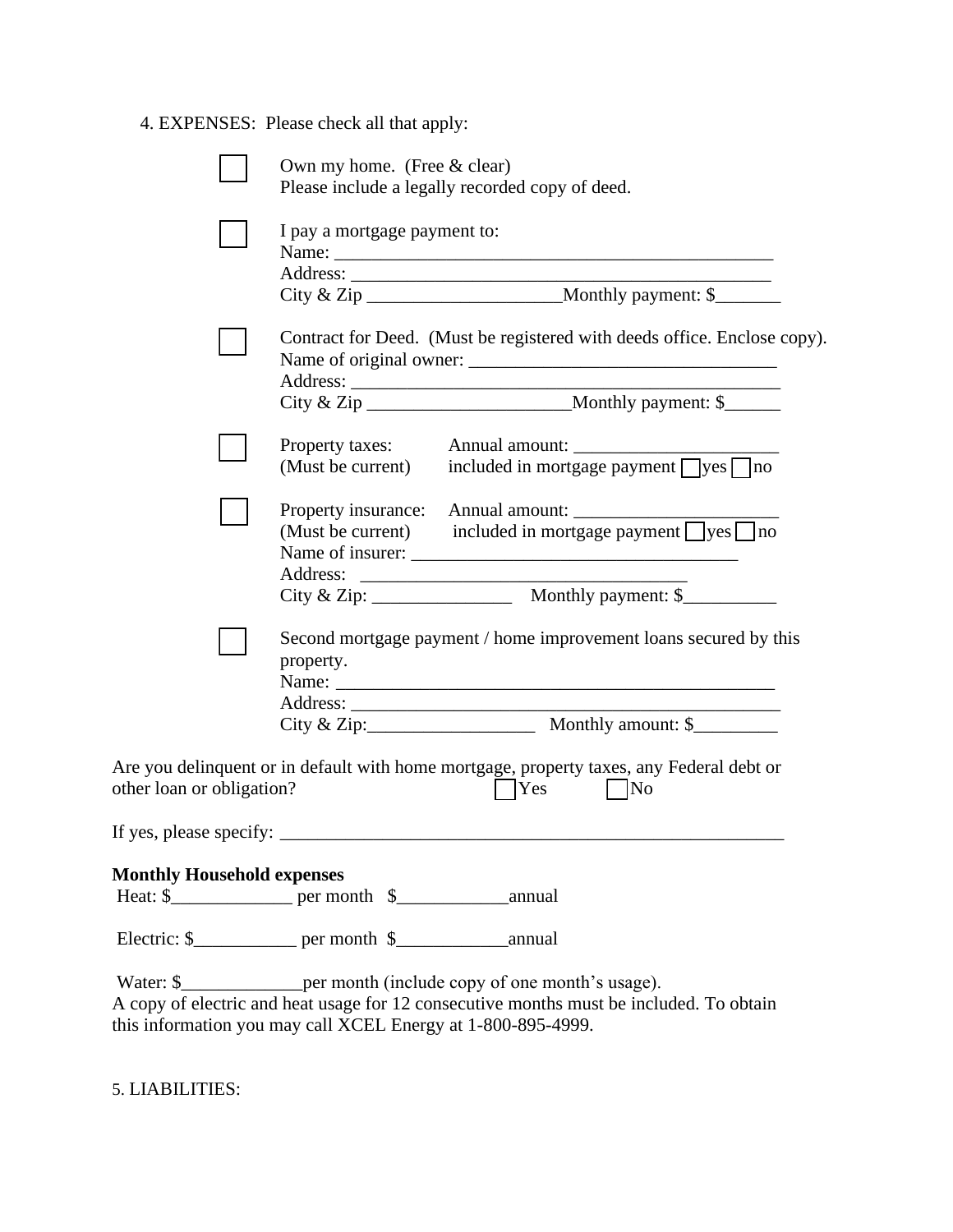| <b>Liabilities</b>                      | <b>Monthly Payments</b>                                                                 |
|-----------------------------------------|-----------------------------------------------------------------------------------------|
| Name:                                   | <b>Payment Amount:</b>                                                                  |
| Address:                                | \$                                                                                      |
|                                         | Months remain:                                                                          |
| Account #                               | Unpaid balance:                                                                         |
|                                         | \$                                                                                      |
| Name:                                   | <b>Payment Amount:</b>                                                                  |
| Address:                                | \$                                                                                      |
|                                         | Months remain:                                                                          |
| Account #                               | Unpaid balance:                                                                         |
|                                         | \$                                                                                      |
|                                         |                                                                                         |
| Name:                                   | <b>Payment Amount:</b>                                                                  |
| Address:                                | \$                                                                                      |
|                                         | Months remain:                                                                          |
| Account#                                | Unpaid balance:                                                                         |
|                                         | \$                                                                                      |
| Name:                                   | <b>Payment Amount:</b>                                                                  |
| Address:                                | \$                                                                                      |
|                                         | Months remain:                                                                          |
| Account#                                | Unpaid balance:                                                                         |
|                                         | \$                                                                                      |
|                                         |                                                                                         |
| Name:                                   | <b>Payment Amount:</b><br>\$                                                            |
| Address:                                |                                                                                         |
| Account#                                | Months remain:                                                                          |
|                                         | Unpaid balance:<br>\$                                                                   |
|                                         |                                                                                         |
| Name:                                   | Payment amount:                                                                         |
| Address:                                | \$                                                                                      |
|                                         | Months remain:                                                                          |
| Account#                                | Unpaid balance:                                                                         |
|                                         | \$                                                                                      |
| Alimony/child support payments owed to: | \$                                                                                      |
| Job-related expense (child care, etc.)  | $\mathcal{S}$                                                                           |
| 6.                                      | Note: The following information will be used for statistical purposes only and will not |
| be used in determining eligibility:     | (please check all that apply)                                                           |
| Caucasian<br>African American           | Native American                                                                         |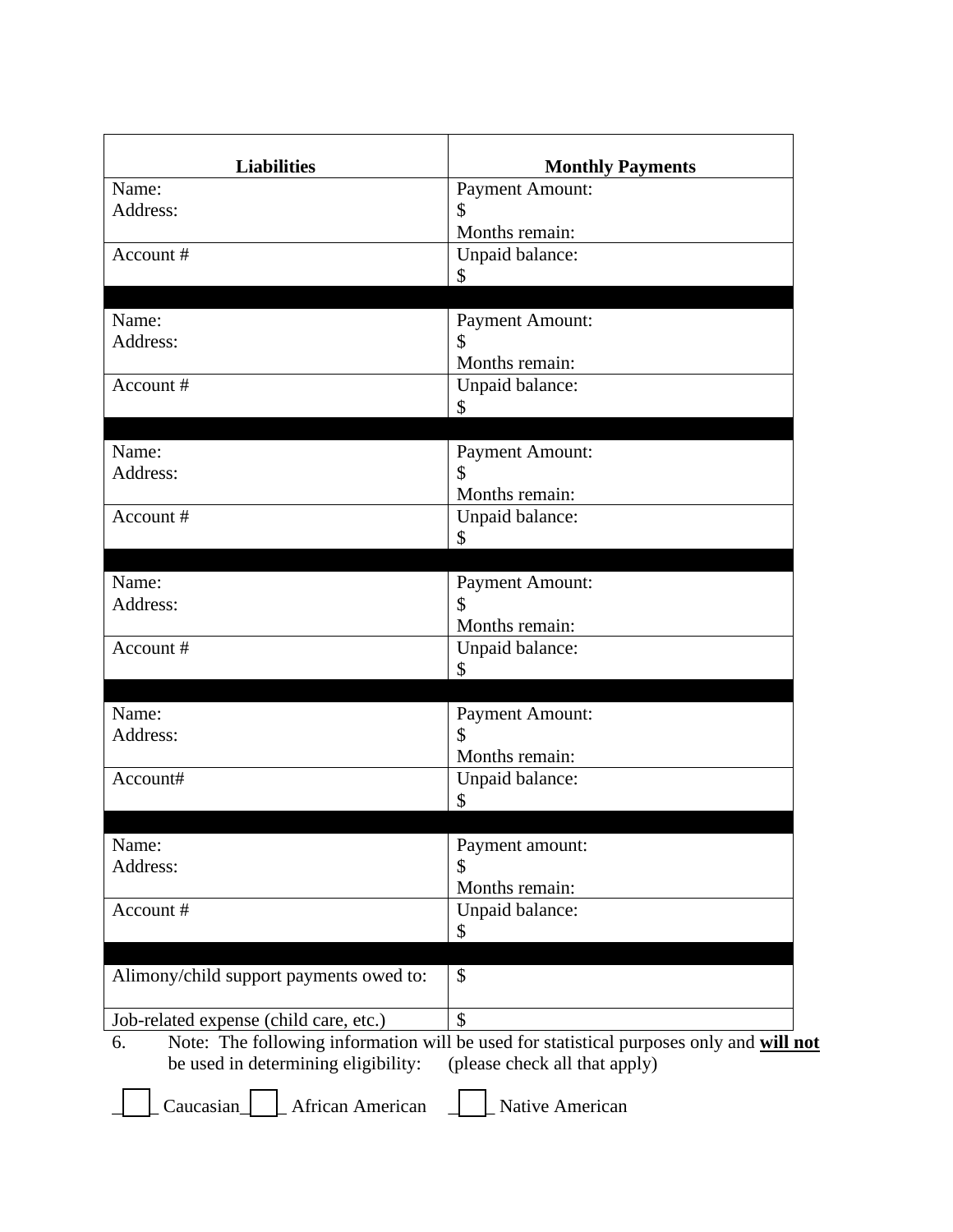| Hispanic |  | Other |  | Over 62 years of age |  |
|----------|--|-------|--|----------------------|--|
|          |  |       |  |                      |  |

7. Briefly describe repairs you feel are needed for your home. Please understand the housing inspector will take into consideration your ideas listed below in determining actual repairs.

\_\_\_\_\_\_\_\_\_\_\_\_\_\_\_\_\_\_\_\_\_\_\_\_\_\_\_\_\_\_\_\_\_\_\_\_\_\_\_\_\_\_\_\_\_\_\_\_\_\_\_\_\_\_\_\_\_\_\_\_\_\_\_\_\_\_\_\_\_\_\_\_ \_\_\_\_\_\_\_\_\_\_\_\_\_\_\_\_\_\_\_\_\_\_\_\_\_\_\_\_\_\_\_\_\_\_\_\_\_\_\_\_\_\_\_\_\_\_\_\_\_\_\_\_\_\_\_\_\_\_\_\_\_\_\_\_\_\_\_\_\_\_\_\_ \_\_\_\_\_\_\_\_\_\_\_\_\_\_\_\_\_\_\_\_\_\_\_\_\_\_\_\_\_\_\_\_\_\_\_\_\_\_\_\_\_\_\_\_\_\_\_\_\_\_\_\_\_\_\_\_\_\_\_\_\_\_\_\_\_\_\_\_\_\_\_\_ \_\_\_\_\_\_\_\_\_\_\_\_\_\_\_\_\_\_\_\_\_\_\_\_\_\_\_\_\_\_\_\_\_\_\_\_\_\_\_\_\_\_\_\_\_\_\_\_\_\_\_\_\_\_\_\_\_\_\_\_\_\_\_\_\_\_\_\_\_\_\_\_

Comments:

## 8. ACKNOWLEGEMENT AND AGREEMENT

The undersigned specifically acknowledges and agrees that: (1) the loan requested by this application will be secured by the mortgage or deed of trust on the property described in this application; (2) the property will not be used for any illegal or prohibited purpose or use; (3) all statements made in this application are made for the purpose of obtaining the loan indicated herein;(4) the property will be owner occupied as indicated in this application; (5) verification or re-verification of any information contained in the application may be made at any time by the lender either directly or through a credit reporting agent, from any source named in this application, and the original copy of this application will be retained by the lender, even if the loan is not approved; (6) the lender will rely on the information contained in the application and I/we have a continuing obligation to amend and/or supplement the information provided in this application if any of the material facts which I/we have represented herein should change prior to closing; (7) in the event my/our payments on the loan indicated in this application become delinquent, the lender may, in addition to all their rights and remedies, report my/our name(s) and account information to a credit reporting agency.

### 9. BORROWERS' CERTIFICATION

The Undersigned certify the following:

1. I/We have applied for a home improvement loan from the City of Grand Forks. In applying for the loan, I/We completed a loan application containing various information on the purpose and the amount of the loan, employment and income verification, and the assets and liabilities. I/We certify that all of the information is true and complete. I/We made no misrepresentations in the loan application or other documents, nor did I/We omit any pertinent information.

2. I/We understand and agree that the City of Grand Forks reserves the right to change the loan preview process to a full documentation program. This may include verifying the information provided on the application with the employer and/or the financial institution.

3. I/We understand that I/We have the right to appeal if the application is denied. I/We also understand that I/We have the right to attend the Review Committee's meeting when my/our application is being reviewed.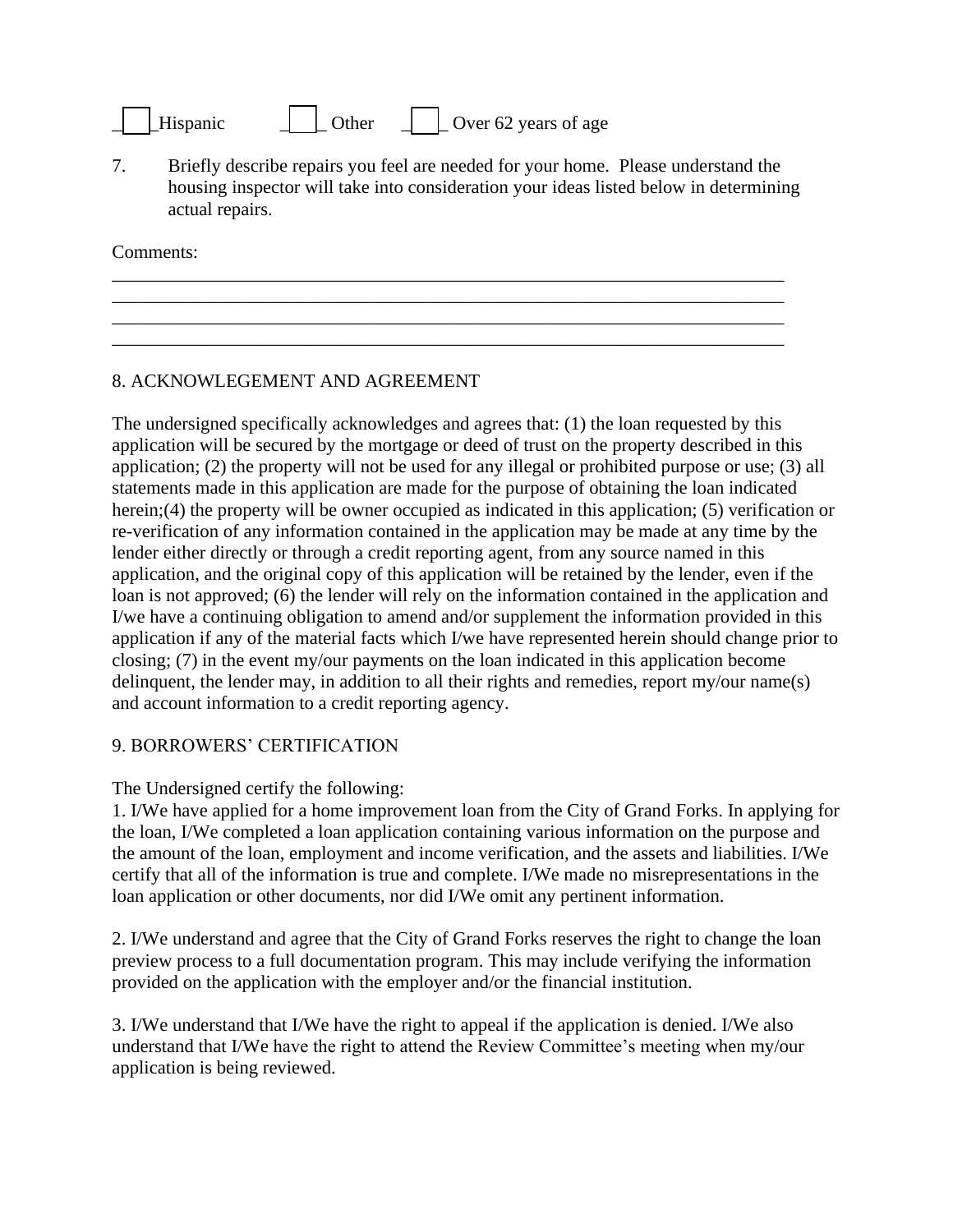4. I/We fully understand that it is a Federal crime punishable by fine or imprisonment, or both, to knowingly make any false statements when applying for this loan, as applicable under the provisions of Title 18, United States Code, Section 1014.

#### 10. AUTHORIZATION TO DISCLOSE INFORMATION

I (we) hereby authorize Red River Valley Community Action to disclose our social security numbers or any other information deemed necessary in conjunction with the application to the City of Grand Forks.

| Homeowner's signature                      | Date |
|--------------------------------------------|------|
| Homeowner's signature                      | Date |
| Co-signer signature<br>(Contract for Deed) | Date |

BORROWERS' AUTHORIZATION

To Whom It May Concern: